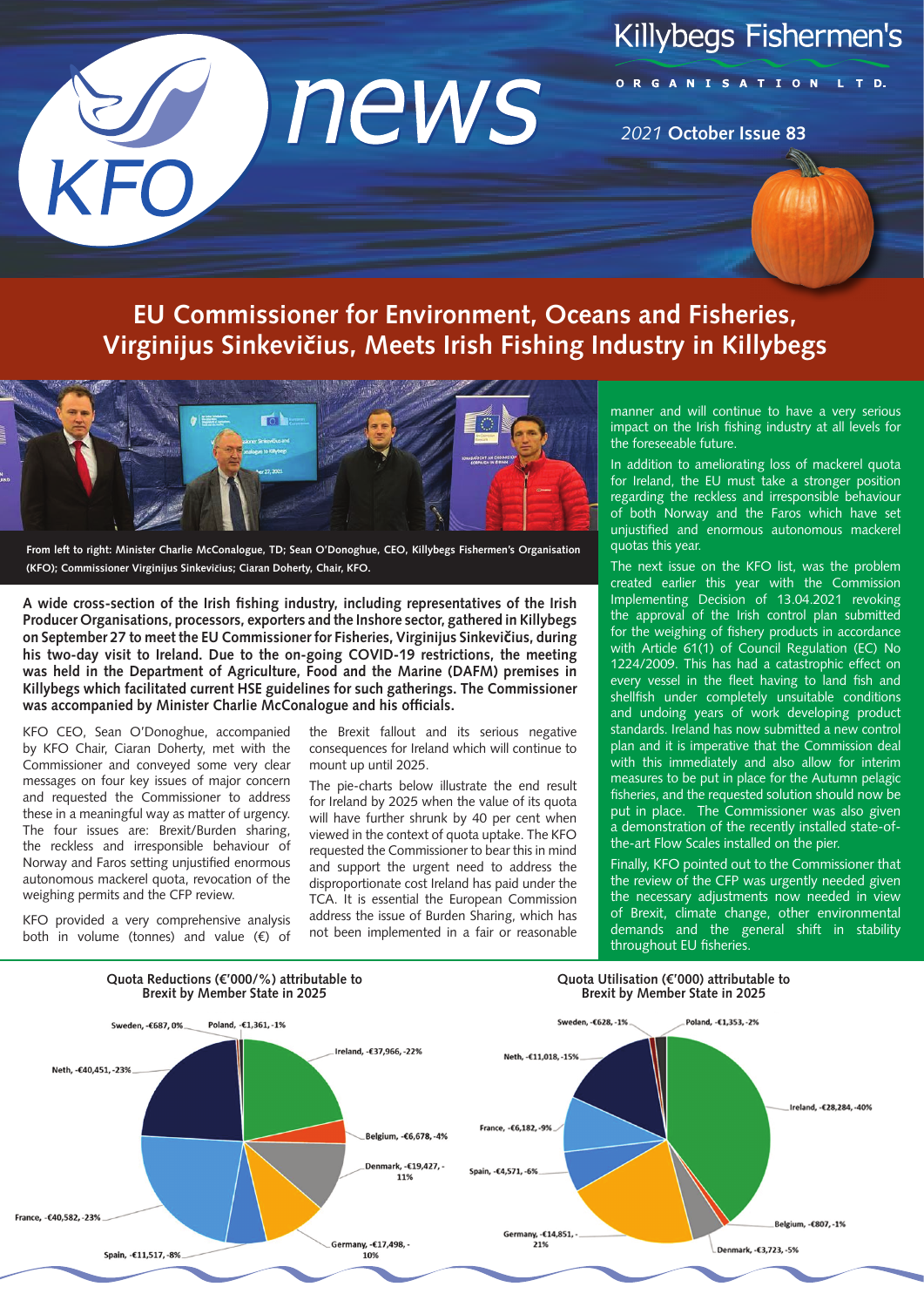#### **Latest Advice from ICES on Widely Distributed Stocks**

On September 30, ICES released 2022 catch advice for a number of widely distributed stocks including NEA Mackerel, Western Horse Mackerel, Blue Whiting, Boarfish and Atlanto-Scandian Herring.

The 2022 catch advice for NEA Mackerel of 794,920t is given on the basis of the MSY approach. A management strategy evaluation was carried out by ICES in 2020 but no agreement has yet been reached by all parties involved in the fishery on the implementation of the strategy and so the advice is based on FMSY (0.26). The stock is considered to be declining over recent years - from a high of 5.5Mt in 2014 to 3.5Mt in 2021, although it remains above MSY Btrigger, the point at which the target fishing mortality would be reduced. Sampling to determine the age structure of the mackerel catch indicates a shift towards an increased proportion of older fish in the catch in recent years. This information leads the assessment to revise up the stock size over recent years compared to the previous assessment but the lower proportion of younger fish is indicative of reduced recruitment to the adult stock in the recent past. This 2022 catch advice, which takes into account that the 2021 catch will exceed that advised, represents a 7 per cent decrease on that for 2021.

The catch advice for Blue Whiting in 2022 is 752,736t - based on the agreed management plan. The stock size continues to decline, mainly because of a period of below average recruitment. However, the stock remains above the management strategy trigger point below which the target fishing mortality would be reduced, and there are indications in both catch and survey data of an increase in recruitment in 2020 and 2021.

The 2022 catch advice of 71,138t for Western Horse Mackerel is a 13 per cent reduction on that for 2021. Although the assessment shows a gradually increasing stock size, the overall level has been revised down with the current stock size close to the Blim value. A recovery plan evaluated by ICES is considered to be precautionary in the long term. However, this plan (which would lead to a lower catch advice) has not been agreed by all parties and so the advice issued by ICES is given on the basis of MSY with the target fishing mortality reduced to account for the low stock size.

Catch advice of 22,791t for boarfish in both 2022 and 2023 represents a 19 per cent increase on the previous figure. The stock is estimated to have been increasing since 2016 with increased recruitment seen in the acoustic survey in recent years.

Catch advice for Atlanto-Scandian Herring in 2022 is 598,588 t. This stock has been declining for several years and, although the 2016 yearclass is estimated to be well above average such that the stock size increased in 2021, it is the only strong year class in recent years with subsequent recruitment estimated to be weak.

**2**

## **New Opportunities for KFO Members**

**Despite the restrictions still in place there is some activity in the scientific research field. A very interesting and potentially valuable project is being developed and will be submitted for approval in November. The lengthy title** "Coordinated Development and Implementation of Best Practice in Bycatch Reduction in the North Atlantic Region" **can be shortened to**  CIBBRiNA **and it will be submitted under the EU LIFE programme.** 

This project is aiming to reduce the problem of bycatch for the fishing industry with a combination of tried and tested measures but also a new approach. It will review and assess the previous work done in the field and report on its validity in today's fisheries. CIBBRiNA will work jointly with fishers, scientists, fisheries and environment ministries and NGOs to minimize bycatch in fisheries which have a high risk of incidental catch of marine mammals, birds, turtles, sharks and rays and to work towards transparent and sustainable fisheries. A prerequisite for all participants is an open mind towards possible solutions. Existing and trialed monitoring and mitigation methods need to be assessed for suitability use by fishers and applicability to multiple gears, regions and species. Consistent with the principles of Responsible Research and Innovation (RRI), cooperation and co-creation with the fisheries industry from early on is a key principle of this project, in which mutual trust, respect and understanding of different perspectives are considered essential. Another fundamental principle for this project and its objectives is to avoid repetition and to build upon existing work, while remaining sensitive to possible limitations of earlier approaches, aiming for practical outcomes and measurable deliverables. In addition, it should be seen as acceptable and valuable to report on what

does not work as much as what is successful.

The main objective of this project is to minimise and, where possible, eliminate bycatch of sensitive species. This will be achieved through EU cross-border and cross-sectoral cooperation, involving industry, scientists, authorities and other relevant stakeholders, to establish regionally coordinated mitigation, monitoring and assessment programmes. For this, a toolbox will be developed, which builds on a review of current approaches and existing national programmes. This will involve:

- i. Participatory approaches to finding solutions for bycatch which focus on the fishers practical constraints, combining results from previous work with targeted pilot schemes within the project;
- ii. a focus on socio-economic aspects and longterm funding mechanisms, to address financial constraints and opportunities with regards to bycatch monitoring and mitigation;
- iii.development, testing, and implementation of effective mitigation measures;
- iv.innovative approaches to monitoring; and
- v.building on current practice (e.g. in OSPAR) to develop methods to assess the conservation implications.

#### **MEESO**

#### **Ecologically and Economically Sustainable Mesopelagic Fisheries**

MEESO is not a new project – many will be aware of it and may already be engaged. However, it has gained some new impetus recently with the arrival of Rolf Groeneveld, Wageningen University, Netherlands, and MEESO Work Package 6 Leader, to spend a sabbatical in the Killybegs area. KFO, along with Michael Gallagher, BIM, have met with Rolf, who has been speaking to some of those who are already interested, and suggested a meeting of local operators, such as fishers, processors, gear producers etc., to discuss the possibilities.

Currently BIM, in conjunction with the Marine Institute has applied to the Department of Agriculture, Food and the Marine, to carry out a survey which would quantify the extent of the possible fishery. This has not been confirmed as yet.

For further information contact Norah Parke, KFO (norah@kfo.ie 087 9055414)

#### **Neptunus Calculating Carbon Footprint**

Neptunus is a project co-funded by European Regional Development Fund (ERDF) under the umbrella of INTERREG Atlantic Area. The Irish partner is NUI Galway where the team of Alan Kennedy and Ronan Cooney have been involved in several circular economy projects including calculation of Carbon Footprint for a number of aquaculture and agriculture operators.

KFO RSW operators have already completed questionnaires regarding their fishing operations but, on analysis, the data sought was not directly designed for RSW fishing vessels. The Neptunus team visited KFO in August last and engaged with industry members through a hybrid meeting – a small number of members in person and others by Zoom. This meeting was very productive

and enabled a more precise questionnaire to be developed. This has now been completed by almost all RSW operators and the data is being processed.

It would appear that an RSW fishing vessel has a very favourable Carbon Footprint value compared to most agricultural food production systems. Once this KFO sector has been completed the questionnaire will be adapted to specifically facilitate the whitefish and the vivier crabber fleets. This Carbon Footprint evidence should be of immense value both in the market place where it is likely to become a requirement and a useful addition for labels such as Origin Green and Responsibly Sourced Seafood (RSS). It will also be useful when regulations regarding emissions become more stringent.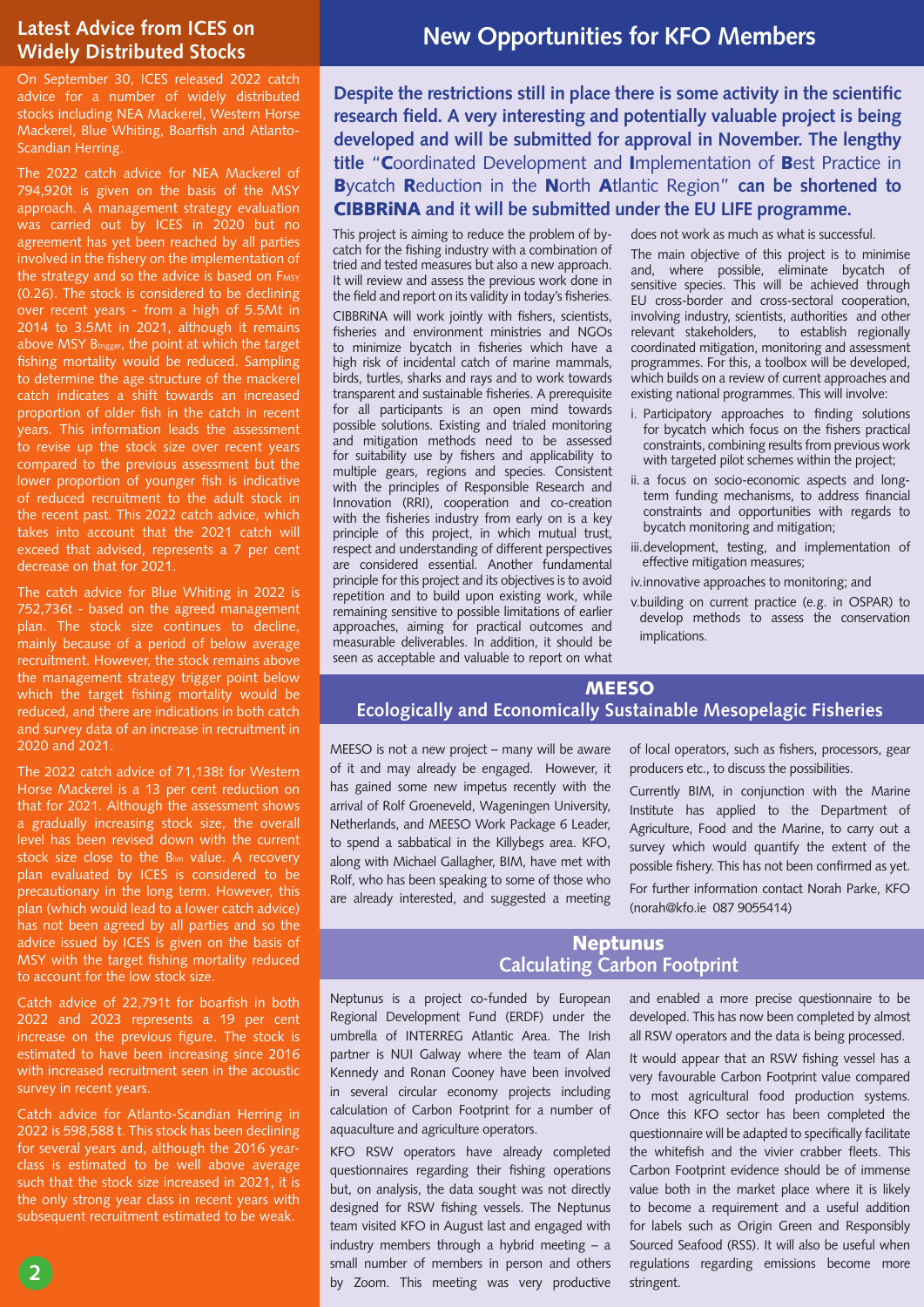### **Environmental Updates**

**The IUCN (International Union for Conservation of Nature) held its World Conservation Congress in Marseilles. Despite ongoing travel restrictions there was an enormous attendance of more than 5,000 with an additional 3,500 online participants. The event, originally planned for 2020 and postponed due to Covid-19, was staged in early September to complement the upcoming UN Biodiversity Summit (October 11-15) and the UN Climate Summit (October 31 – November 14.)** 

"Restoring Ocean Health" came high on the agenda and was probably the most important, along with six other environmental themes. A major debate on the topic of bottom trawling saw the launch of a new coalition, "Transform Bottom Trawling," which is calling for world leaders to:

- 1. Establish, expand, and strengthen national inshore exclusion zones (IEZs) for smallscale fishers in which bottom trawling is prohibited;
- 2. Prohibit bottom trawling in all marine protected areas (outside IEZs) to ensure vulnerable habitats and ecosystems are effectively protected and recovered;
- 3. End subsidised bottom trawling and allocate financial and technical resources to support a fair transition for fleets; and
- 4. Prohibit the expansion of bottom trawling to new, un-trawled areas unless and until it can be proven that there are no significant adverse impacts.

Stakeholders need to be aware of the threat such a call poses and ensure their voice is heard in offsetting unreasonable demands from this new NGO.

# **Commission Withdrawal Of Ireland's Weighing Permits Causing Havoc**

**Weighing fish is a basic tool available to Managers for implementing Fishery Management plans in many countries. The detail of how weighing is carried out in EU countries is described in Council Regulation 1224 of 2009 (Article 61(1)) as the Weighing of Fishery Products Control Plan. This Plan provides for certain fishery products to be weighed after transport to a destination in Ireland i.e. the premises of registered fish buyers; this rule applies to all species with the exception of landings greater than 10 tonnes of mackerel, herring, blue whiting and all tuna species. There are some exceptions where an MOU exists such as whitefish being exported to Belgium or France which may be weighed at destination.** 

On April 13, 2021 Ireland's approved Control Plan which enabled this weighing in an approved premises was revoked based on the findings of an audit carried out by the Commission in 2018. Despite several requests, the Commission has refused to release this report to industry. According to the Commission, the findings of the audit identified irregularities, supported by a subsequent administrative enquiry carried out by the SFPA, which said the premises concerned did not have in place a "weighing system fit for purpose." In effect, all fishery products from that date must be weighed when landed on the pier. Significantly, industry was never allowed a copy of the audit report which, in a civilian court, would be considered extraordinary.

The consequences of weighing on the pier are negative in a number of ways, not least the enormous risk to the seafood being treated in this way – exposure to the elements, no protection from contamination, live shellfish unfit for onward transport, weighing scales being transported inappropriately – all contributed to considerable chaos for the industry.

In Killybegs, the industry took remedial action by installing a state-of-the-art Flow Scales on the pier. However, the SFPA refused to allow its use. This was overturned by the court and has now been approved. It was demonstrated in action recently when Commissioner Sinkevičius visited Killybegs.

Since the revocation of the Irish Control Plan, the KFO has worked tirelessly to have a new Control Plan in place. The KFO also requested that the SFPA notify industry when it did submit a new Control Plan which the SFPA did - the new Control Plan was sent to the EU Commission on September 24. It is expected that this will take around eleven weeks to process but it hoped this can be approved in a shorter timeframe given the comments of Commissioner Sinkevičius in Killybegs on September 27. There is still a problem for the pelagic sector in Killybegs for the remainder of 2021, as the only option will be the Flow Scales which, effective as it is, will have to weigh all pelagic landings until the end of December. An interim solution must be found.

#### **Task force holds final meeting**

**On October 1, 2021 the Task Force held its final meeting. Since it its inaugural meeting in March there have been 14 meetings.** 

Following the conclusion of negotiations between the United Kingdom and the European Union on Christmas Eve December 2020, a Trade and Cooperation Agreement (TCA) was signed. This was supported on the EU side with a plan for the Brexit Adjustment Reserve fund (BAR) to help offset the economic impacts of the withdrawal of the UK and to support member states, particularly those such as Ireland, which had been most affected. Irish fishing and its associated seafood businesses were high on a list of sectors most affected, such as:

- Ireland lost 15 per cent of its annual quota consisting mostly of its valuable stocks of pelagic fish (mackerel (26 per cent) and Nephrops (14 per cent));
- Irish seafood exports to the UK worth €80 million before Brexit are reduced and uncertain;
- Irish seafood imports from the UK on which retail and processing are dependent are disrupted and more expensive;
- Irish seafood routes, particularly valuable live shellfish, dependent on the UK "land-bridge" are less reliable and substantially more expensive; and
- Many valuable Irish/UK industry, financial, scientific and policy links have been weakened or lost.

In an effort to offset some of these very serious threats to the seafood industry and wider coastal communities, Minister McConalogue set up the Task Force to assess the extent of the problems and find solutions. The Task Force was made up of a Steering Committee, representatives of all sectors within the fishing industry, relevant State Agencies, local government and tourism. The Task Force held its inaugural meeting in March 2020 at which three key priorities were identified:

- 1. Brexit and the urgent need to address burden sharing in terms of the disproportionate cost Ireland has paid;
- 2. Short-term financial measures under the Brexit Adjustment Reserve Fund (BAR) to ameliorate the losses; and
- 3.The review and reform of the CFP.

The interim report covered the burden sharing and a temporary cessation scheme of polyvalent vessels. The temporary cessation scheme is now in place for 2021 covering the three-month period October to December 2021.

.<br>The final report contains a large number of schemes covering the entire seafood sector including: Decommissioning whitefish sector; Pelagic Schemes; Inshore; Co-ops; Processing Liquidity scheme; Polyvalent tie-up including squid scheme (2022); Inshore Short-term Support; Scallop Schemes; Onshore/Offshore Initiatives; Aquaculture; Small scale Public Marine; Infrastructure; Community Led Local Development; Inshore Longer-term Supports; Inshore marketing; and Processing Capital (Including Inshore).

The total financial support covering all of these schemes is in excess of €430 million. It is expected that the final Task Force report will be shortly presented to Minister McConalogue.